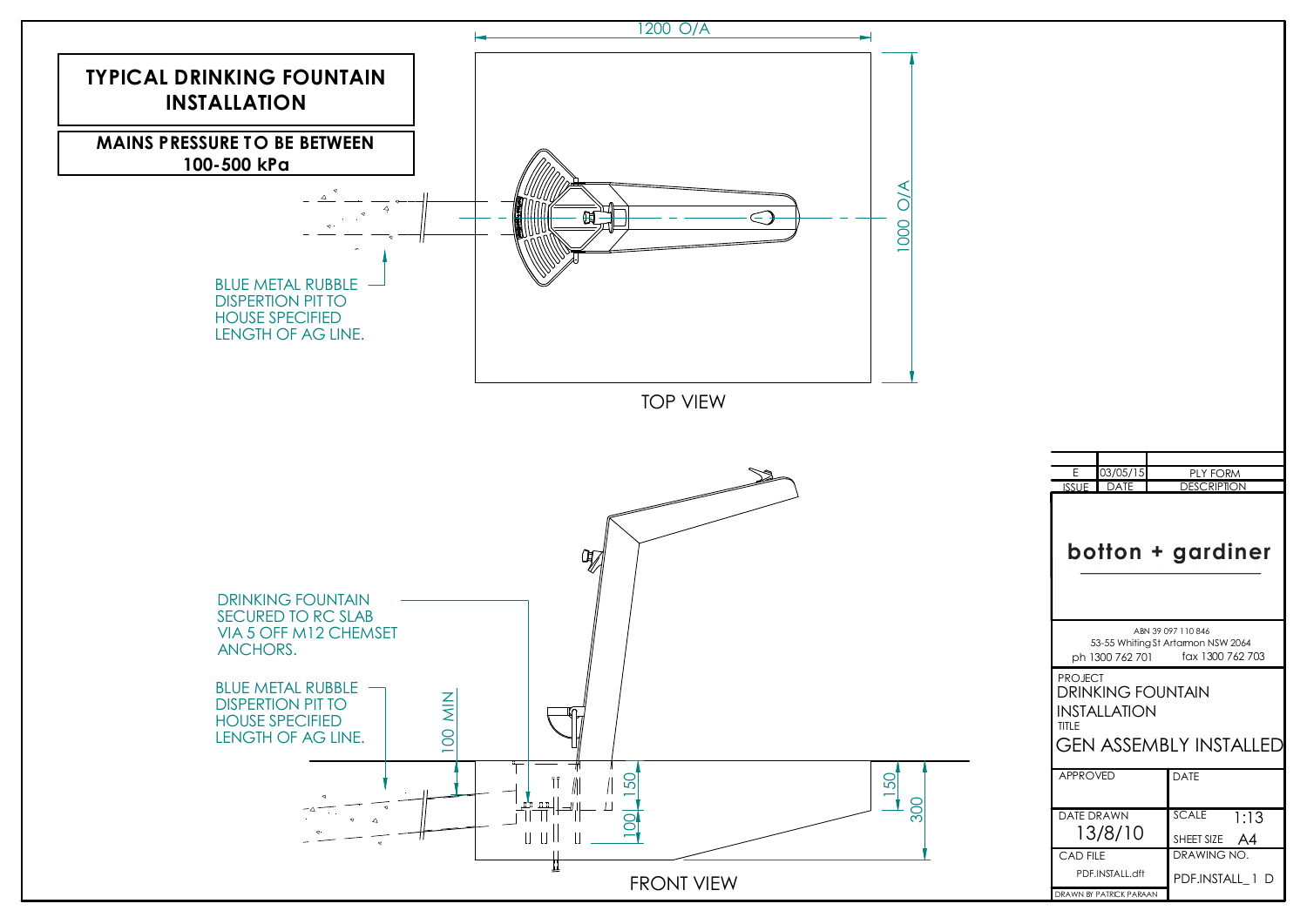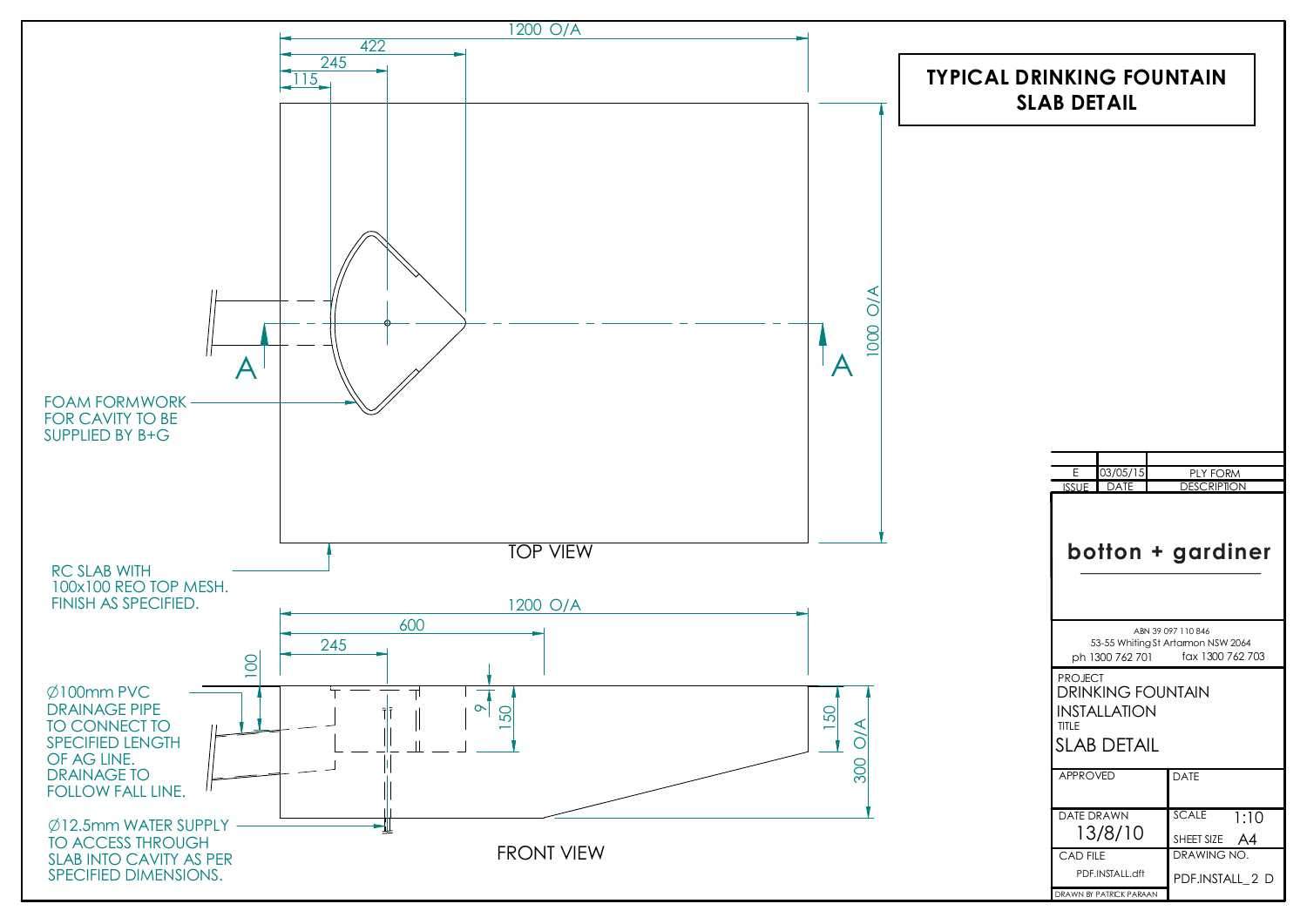## **TYPICAL DRINKING FOUNTAINSLAB SECTION**

**MAINS PRESSURE TO BE BETWEEN100-500 kPa**